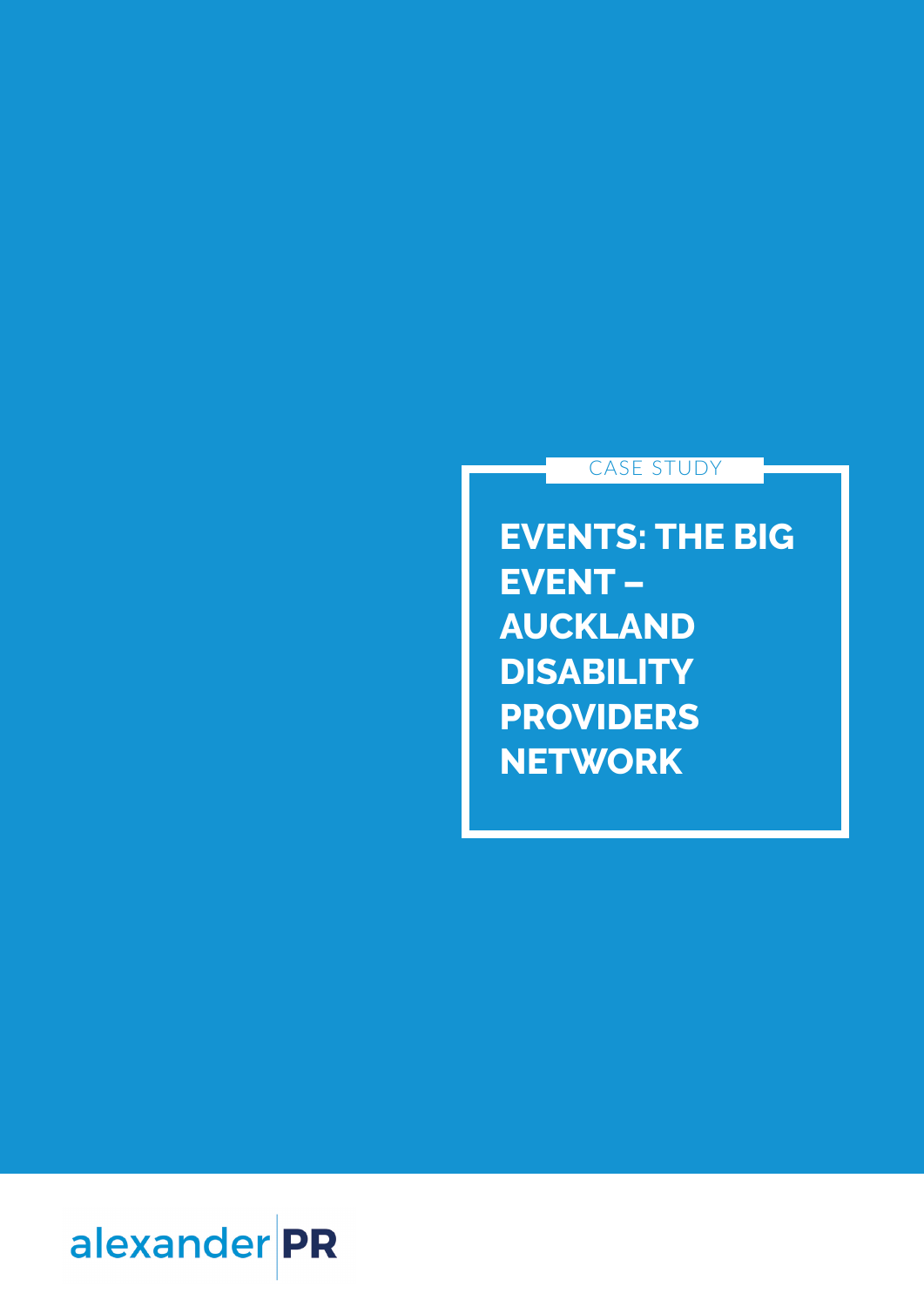## **OVERVIEW**

The Big Event was the second annual accessibility expo held by the Auckland Disability Providers Network.

The challenge to Alexander PR (APR) was to increase foot traffic through the 2013 expo and bring the accessibility message into mainstream media. In the past, communication messages about accessibility and disability have remained largely within the disability sector.

The Auckland Disability Providers Network worked with APR to find engaging stories within the expo.